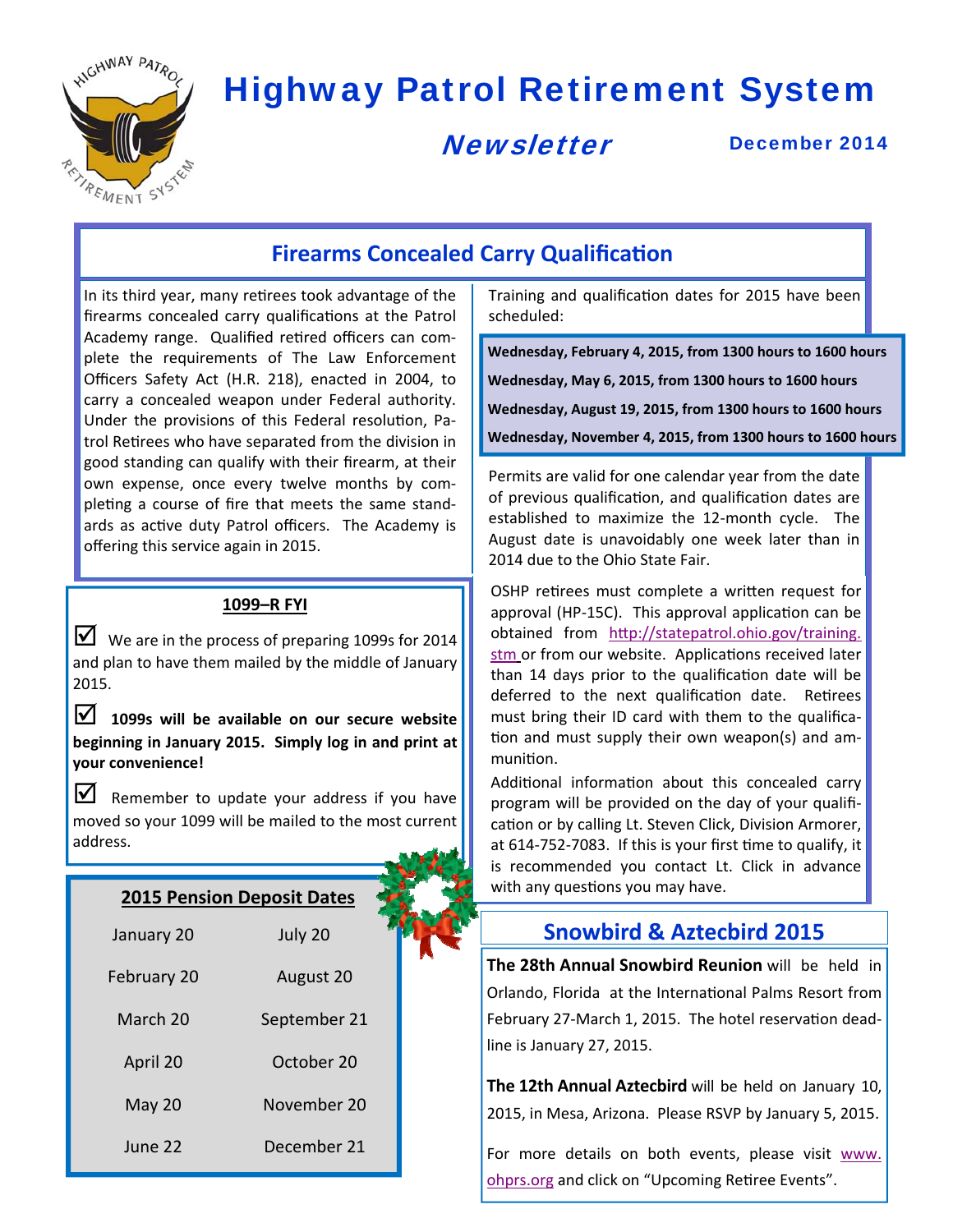

## **Pre‐ReƟrement Seminar**

On October 8, 2014, the Patrol hosted a preretirement seminar in the newly opened Leadership Wing at the Academy. Approximately 90 future retir-



ees and spouses attended the one-day event. We continue to work with the Patrol to better prepare active members for retirement.



#### **2014 ReƟrees' AssociaƟon Annual MeeƟng & Dinner**

The Retirees' Association Annual Meeting and dinner were held Saturday, October 11, 2014 at the Aladdin Shrine Center, Columbus, Ohio. Over 100 were in attendance. Association officers for 2015 were sworn in and include: President Gil Jones, 1<sup>st</sup> Vice President Lou Gliozzi, 2<sup>nd</sup> Vice President Pam Sullivan, Secretary Kevin Titler, and Treasurer Brian Landis. We thank them and Past President Richard (Butch) Collins for their service.



Beginning in 2015, you may notice a **slight variance in your pension checks due to the new Federal tax tables being released in January.** 

### **HPRS Investment Returns**

| Date             | <b>Investment Portfolio</b><br><b>Market Value</b> | YTD<br>Increase/(Decrease) |
|------------------|----------------------------------------------------|----------------------------|
| 12/4/2014 (est.) | \$837,000,000                                      | 6.8%                       |
| 12/31/2013       | \$813,953,000                                      | 19.6%                      |
| 12/31/2012       | \$717,036,000                                      | 11.9%                      |
| 12/31/2011       | \$679,404,000                                      |                            |

#### **Medical ID Cards**

**All Medical Mutual of Ohio enrollees will re‐ ceive new medical ID cards for 2015. Please begin using these on January 1.** 

**There will not be new cards issued for Aetna Medicare Advantage, Express Scripts, or Aetna Vision enrollees.** 

**Delta Dental does not issue cards. For the den‐ tal group number, please visit www.ohprs.org.**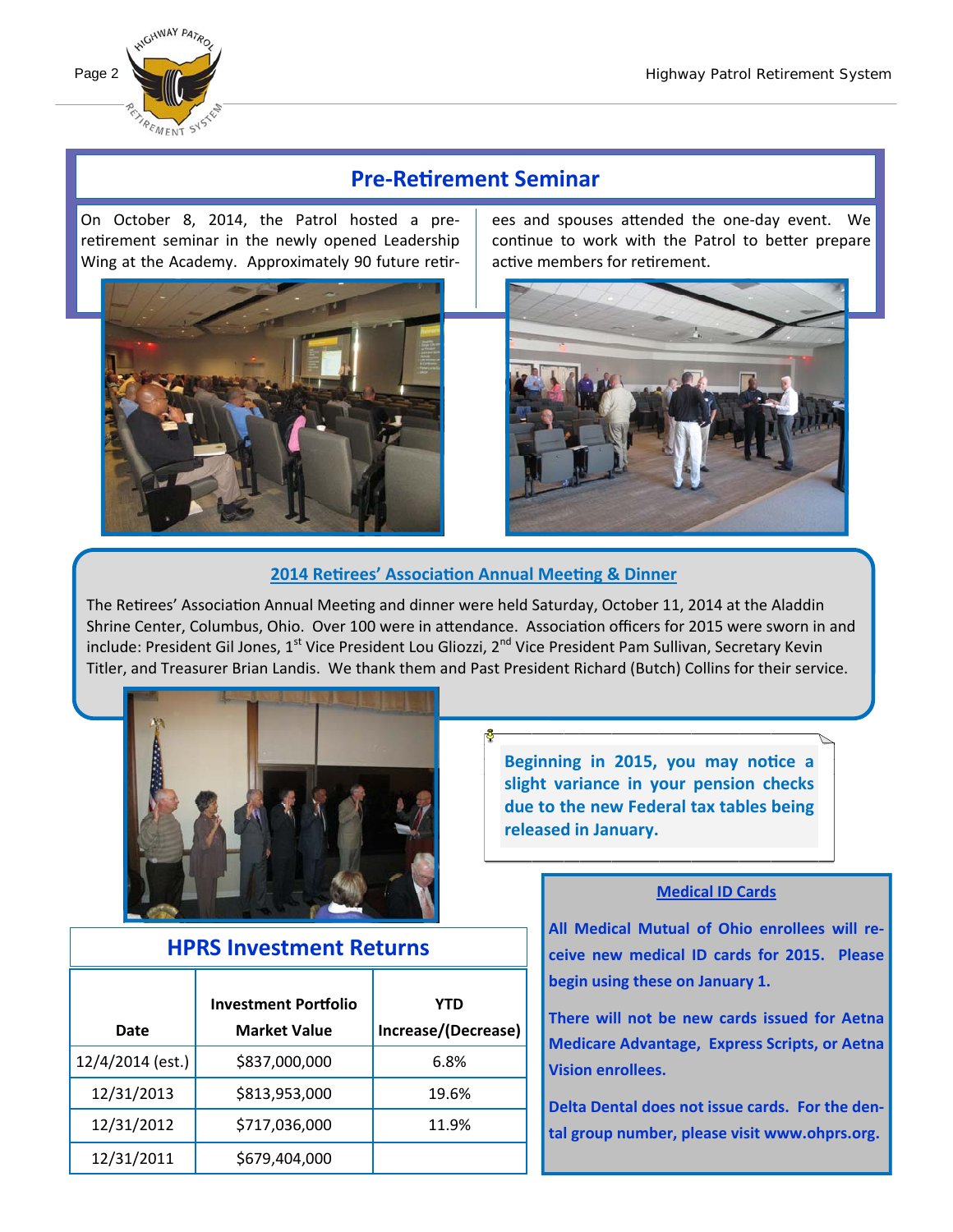

## **Protecting Yourself From Identity Theft**

The past few months have seen an increase in spam, vi- $\Rightarrow$ ruses and internet security attacks. Confidential information stored on your computer can be at-risk for theft or fraud. Here are some tips for protecting your personal information when you use the internet:

- $\Rightarrow$  Install a well-rated anti-virus software (such as Norton AV, AVG, VIPRE or Kaspersky) to prevent malware attacks. Do not rely on free or trial-version programs, as they quickly expire and will leave you unprotected. Anti-virus software can help prevent a hacker from searching your email address book and sending emails masquerading as you.
- $\Rightarrow$  Be wary of opening email from people you know that have suspicious attachments, links, or content that is out of character with the person you know.
- Watch out for bogus websites you access by surfing the internet or from a link in a spam email. The email can sometimes appear legitimate and may purport to be from your bank, credit card company, etc. The link may download a virus or ask you to enter personal informaƟon. **NEVER ENTER YOUR DATA INTO SUCH**  A WEBPAGE! No legitimate bank or credit card company will ask for personal data via a web page.
- $\Rightarrow$  Sometimes viruses will pretend to be an anti-virus program and issue repeated notifications that you have infections on your computer. They will offer a web link where you can pay money and "download" a fix. These are always scams and result in you losing your money, handing credit card information to someone who will abuse it, and potentially downloading a program that will send data to a scammer.



#### *Our office will be closed on —*

*December 25 (Christmas Day) January 1 (New Year's Day) January 19 (MarƟn Luther King Day) February 16 (Presidents' Day)*

|                                       | <b>Number</b> | <b>Average Benefit</b> | <b>Average</b><br>Age |  |
|---------------------------------------|---------------|------------------------|-----------------------|--|
| <b>Service Retirees</b>               | 1,123         | \$43,775               | 66.4                  |  |
| <b>Surviving Spouses/</b><br>Children | 248/22        | \$16,954/\$2,176       | 75.5/21.1             |  |
| <b>Disability Retirees</b>            | 125           | \$34,661               | 53.8                  |  |
| <b>Total</b>                          | 1,518         | \$38,073               | 66.2                  |  |

Data as of 12/8/2014

#### **IRS Announces Deferral Limits Increase**

Active members can now defer more into their Ohio De**ferred CompensaƟon account in 2015 as the IRS recently announced that employees' annual deferral limits will in‐ crease. The 2015 limits are:** 

| <b>Regular Deferral Limit</b>       | \$18,000 |  |
|-------------------------------------|----------|--|
| Age 50-Plus Deferral Limit \$24,000 |          |  |
| <b>Catch-Up Deferral Limit</b>      | \$36,000 |  |
|                                     |          |  |

## **Changes to Final Average Salary (FAS) in 2015**

The final change to the 2012 pension reform legislation will take effect January 1, 2015. For those who retire on or after January 1, 2015, the final average salary (FAS) will be calculated on the average of the highest salary paid during any 5 consecutive or nonconsecutive years.

December 27, 2014 is the last day to submit a DROP Application and enter DROP in order to be grandfathered for FAS. The application must be in the HPRS office by Friday, December 26.

## **HPRS Facts & Figures**